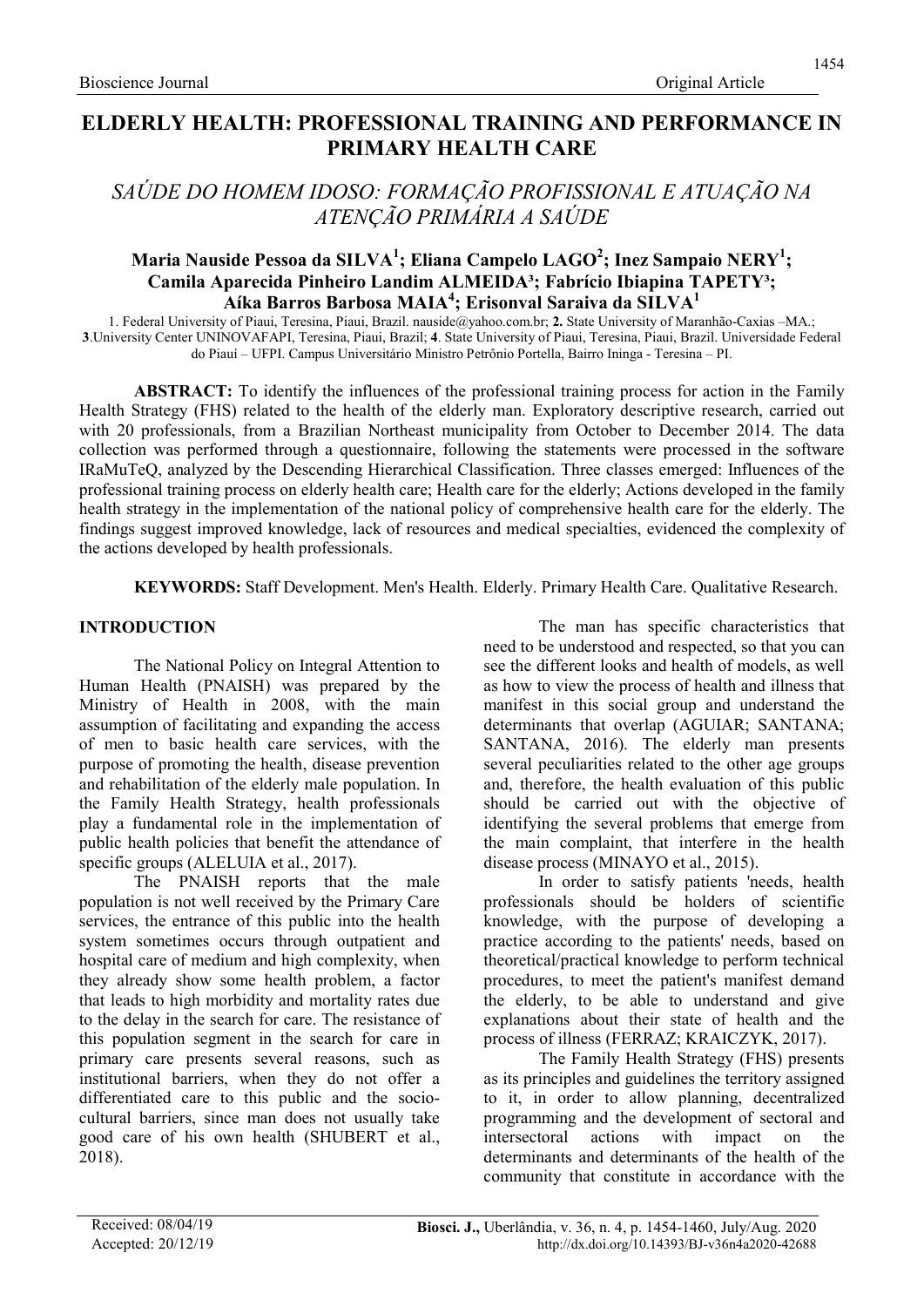principle of equity, enabling universal and continuous access to health services, welcoming users and promoting the linkage and establishment of mechanisms that ensure accessibility, assuming that the health unit should receive and listen to all the people who seek their services, in a universal way and without excluding differentiations (BRASIL, 2011).

As far as professional training is concerned, the FHS is not very attractive as a field of training and professional activity and also in front of the social imaginary in which the superiority of the care that should be the most specialized is prevailing, this can be one of the elements that affects the perception of doctors and nurses regarding professional recognition. However, changes undertaken by the FHS are reflected in the level of satisfaction and improvements in the actions developed in the care and quality of health care provided by professionals (RIBEIRO; GOMES; MOREIRA, 2017).

In this sense, this study aimed to identify the influence of the process of professional training for action in the Family Health Strategy related to the health of the elderly man.

### MATERIAL AND METHODS

The guidelines for carrying out research involving human subjects contained in Resolution 466 of the National Health Council were respected. The approval of the Ethics Committee of the institution in which the study was carried out, opinion no. 665.705, as well as the beginning of the interview, the Free and Informed Consent of the participants.

This is a descriptive, exploratory, qualitative approach, carried out with 20 Health Professionals working in the Family Health Strategy. Inclusion criteria were considered: not be effective professionals of the Municipal Health Secretariat of Rio Grande do Piauí, with minimum time of 01 (one) year of action in the Family Health Strategy, that participate in actions of health promotion and prevention of diseases. As a criterion for exclusion, professionals with less than one year of service in the FHS, who are temporarily hired, trainees or volunteer services.

The interviews were performed in the morning and afternoon shifts, in an isolated room of the institution, between October and December 2014. The interviews were personal, realized in a separate room and had an average duration of 20 minutes. They were performed by the principal investigators after training. At the end of each interview, it was asked whether any participant would like to give up participating in the research or change something that was said, yet no member gave up or requested changes. Data were collected through a semi-structured interview, which, after consent, were recorded in digital equipment of type MP4 and subsequently transcribed in full.

To maintain the anonymity of the study participants, they were named according to their area of practice, such as (CHA) for Community Health Agents and (N) for Nurses; followed by numerals 01, 02, 03 and successively, according to the number of each professional class searched.

In order to analyze the data, we used the software IRaMuTeQ, free software and developed under the logic of open source, which organizes the distribution of vocabulary in a way that is easy to understand. The program identifies and reformats text units, transforming Initial Context Units (UCUs) into Elementary Context Units (UCEs) (QUEIROZ; SOUSA, 2017; JESUS et al., 2017; MATOS et al., 2018). The use of softwares in qualitative research has aided the apprehension of the research object (RODRIGUES et al., 2017; QUEIROZ; SOUSA, 2017; JESUS et al, 2017; MATOS et al., 2018).

and has been emphasizing more and more in the scientific literature, with IRaMuTeQ being an important highlight among them (MATOS et al, 2018; QUEIROZ et al., 2018).

For the textual analysis, the descending hierarchical classification method was used, in which the texts were classified according to their respective vocabularies and the set of texts was divided by the frequency of reduced forms. Through this classification, the analysis sought to obtain text segment classes, which, in addition to vocabulary manifesting similar between them, had vocabulary that was different from the text segments of the other classes; the relationship between classes is illustrated in the dendrogram (RODRIGUES et al., 2017; QUEIROZ; SOUSA, 2017; JESUS et al., 2017; MATOS et al., 2018).

For the configuration of the classes, the authors considered lexical forms with frequency higher than twice the mean number of occurrences in the corpus and with chi-square  $(\gamma 2)$  with significance value  $p \le 0.01$ , which, according to Fisher's Significance Scale, corresponds to strong evidence (JESUS et al, 2017; MATOS et al., 2018; QUEIROZ et al., 2018). The use of software is not an absolute data analysis method, but a procedural tool that facilitates the analysis. The researcher is responsible for interpretation and conclusion based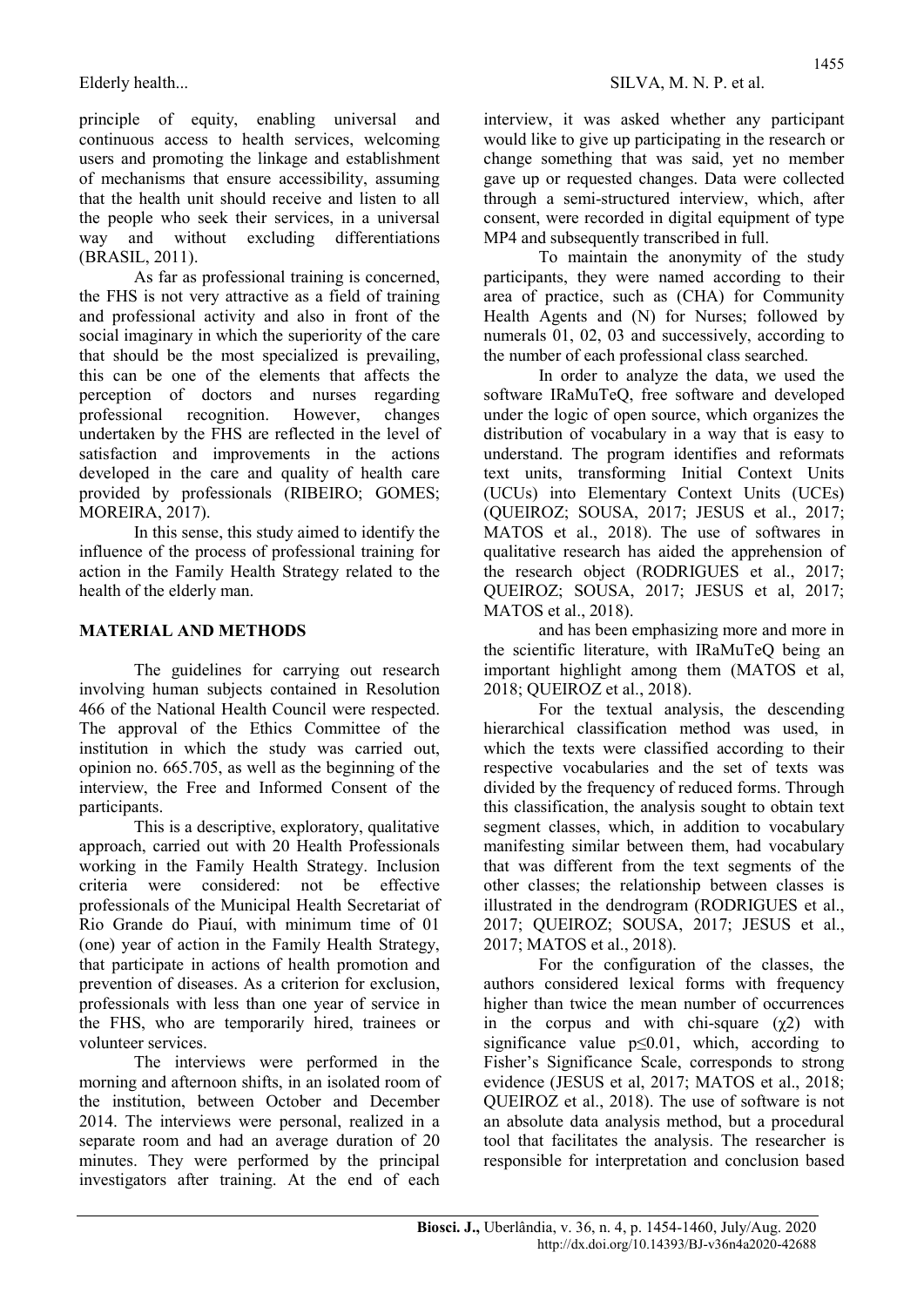on their view of the findings (QUEIROZ et al., 2018).

### **RESULTS**

Considering the Describing Method (CHD), we obtained the classes of text segments that present similar vocabulary to each other. In this way three classes were elaborated, namely class 1- Influences of the process of professional formation in the Attention to the Health of the Aged Man; class 2 - Health care for the elderly; Class 3 - Actions developed in the Family Health Strategy in the Implementation of the National Policy of Integral Attention to the Health of the Aged Man.

| Influences of the Professional Formation Process for Action in the Family Health<br><b>Strategy Related to the Elderly Man's Health</b> |       |                        |                         |  |                                |                  |  |
|-----------------------------------------------------------------------------------------------------------------------------------------|-------|------------------------|-------------------------|--|--------------------------------|------------------|--|
|                                                                                                                                         |       |                        |                         |  |                                |                  |  |
|                                                                                                                                         |       |                        |                         |  |                                |                  |  |
|                                                                                                                                         |       |                        |                         |  |                                |                  |  |
| <b>Class 2</b><br>10 UCE-11.9%                                                                                                          |       | Class 3                | 11 UCE-13,1%            |  | <b>Class 1</b><br>11 UCE-13.1% |                  |  |
| care for the<br>Health                                                                                                                  |       |                        | Actions developed in    |  | Influences of the process of   |                  |  |
| elderly                                                                                                                                 |       |                        | Family<br>Health<br>the |  | professional formation in the  |                  |  |
|                                                                                                                                         |       | Strategy               | the<br>in               |  | Attention to the Health of the |                  |  |
|                                                                                                                                         |       | Implementation of the  |                         |  | Aged Man                       |                  |  |
|                                                                                                                                         |       | National               | Policy<br>of            |  |                                |                  |  |
|                                                                                                                                         |       | Integral Attention to  |                         |  |                                |                  |  |
|                                                                                                                                         |       | the Health of the Aged |                         |  |                                |                  |  |
|                                                                                                                                         |       | Man                    |                         |  |                                |                  |  |
| Palavra                                                                                                                                 | $X^2$ | Palavra                | $\overline{X^2}$        |  | Palavra                        | $\overline{X^2}$ |  |
| Program                                                                                                                                 | 18.5  | Professional           | 25.2                    |  | Teaching                       | 29.8             |  |
| Problem                                                                                                                                 | 15.9  | Training               | 14.8                    |  | Medium                         | 22.8             |  |
| Need                                                                                                                                    | 14.9  | Job                    | 14.1                    |  | Policy                         | 21.6             |  |
| Bigger                                                                                                                                  | 11.7  | Contribute             | 10.6                    |  | When                           | 19.1             |  |
| Relationship                                                                                                                            | 8.9   | Formation              | 8.7                     |  | Study                          | 16.3             |  |
| To see                                                                                                                                  | 8.9   | Much                   | 7.8                     |  | Nothing                        | 14.1             |  |
| Public                                                                                                                                  | 8.9   | Several                | 7.8                     |  | Only                           | 13.6             |  |
| Pass                                                                                                                                    | 8.9   | Training               | 6.0                     |  | People                         | 13.0             |  |
| To help                                                                                                                                 | 8.9   | Structure              | 5.0                     |  | About                          | 12.0             |  |
| <b>Still</b>                                                                                                                            | 5.8   | Family                 | 5.0                     |  | Post                           | 10.3             |  |
| Information                                                                                                                             | 5.5   | Strategy               | 5.0                     |  | Flyer                          | 10.3             |  |
|                                                                                                                                         |       |                        |                         |  |                                |                  |  |
|                                                                                                                                         |       | Visita                 | 5.0                     |  | Visit                          | 10.0             |  |
|                                                                                                                                         |       |                        |                         |  | Formation                      | 8.7              |  |
|                                                                                                                                         |       |                        |                         |  | Speak                          | 6.0              |  |
|                                                                                                                                         |       |                        |                         |  | Some                           | 6.0              |  |

Figure 1. Thematic structure of the influences of the Professional Formation Process for action in the Family Health Strategy related to the health of the elderly man

Figure 1 presents the Dendrogram of the relation between the classes of text segments that present similar vocabulary to each other. It represents the thematic structure of the influence of the process of professional formation in the action in the Family Health Strategy related to the health of the elderly man. From the presented data, the classes to be worked out in the study were defined and elaborated.

The study sought to know the influences of the professional training process for action in the Family Health Strategy related to the Health of the Elderly, to identify the health care of the elderly and to describe the actions developed in the Family Health Strategy in the implementation of the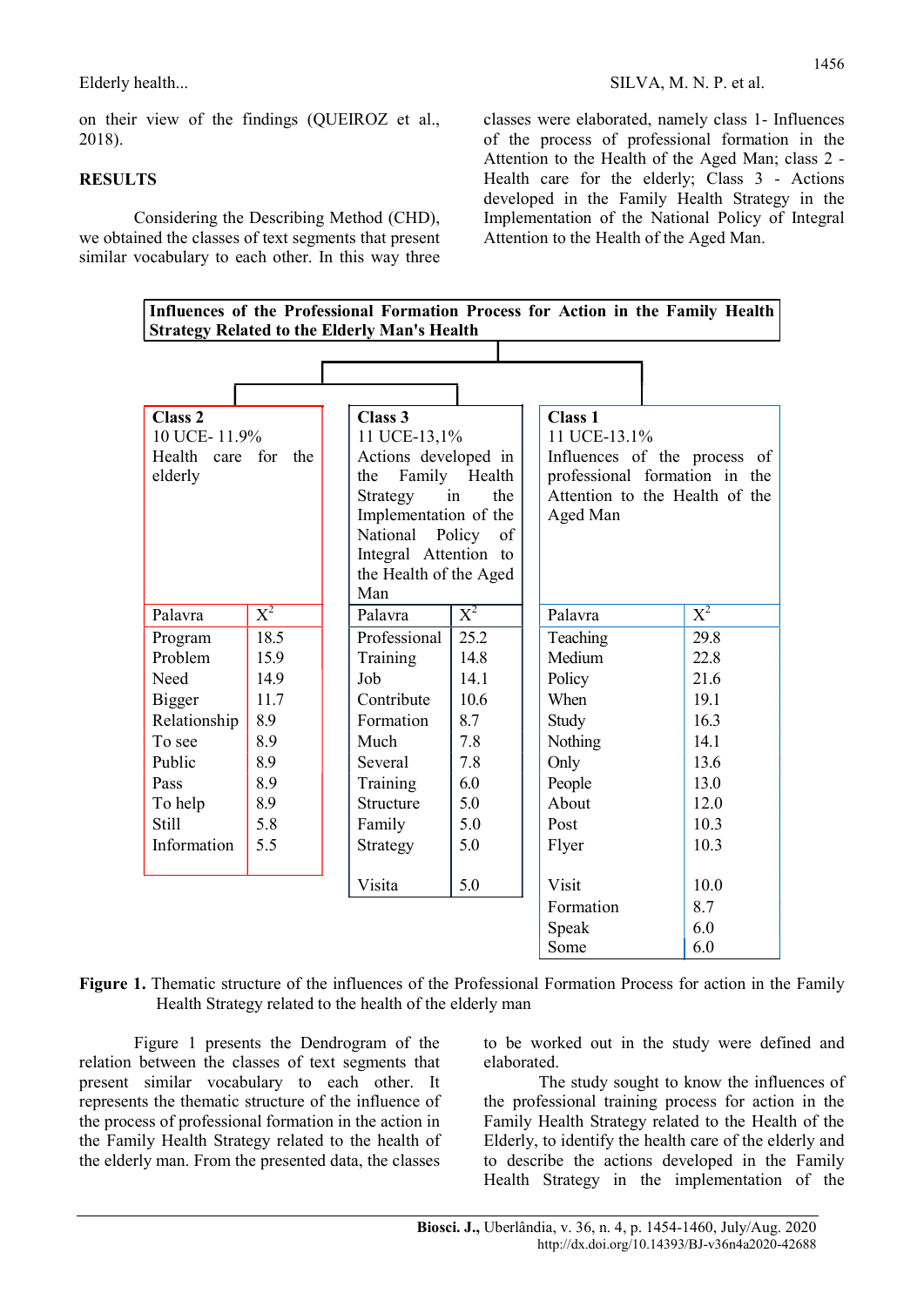Comprehensive Care Policy to the Health of the Elderly Man.

#### Class 1- Influences of the process of professional formation in the Attention to the Health of the Aged Man

In class 1, professionals present in their speech the implications of their training in their practice regarding the care of men in health services.

Seeing the need to take better care of the health of the man  $\left[\ldots\right]$  stimulating the participation of this public. [...] improvement of programs giving greater attention to the man in the third age. [...] influences the conviction of the knowledge of this male population of the importance of adherence to the programs of attention to human health in view of the benefits of acquiring information and therapeutic clinical practices for better care. [...] improved my knowledge to help bring information to users who do not care about their own health because there are still barriers and prejudices [...].

### Class 2- Health care for the elderly

With regard to health care for the elderly, it has established two strands, the first describes how health professionals approach users to provide care, and the second deals with the difficulties encountered in developing quality care as described: Directing him to seek the health services that they come to do the examinations [...] should be looking for a urologist or at least make an ultrasound or blood test specific prostate antigen. [...] as a Community Health Agent, what I do is to advise men to seek more health services. [...] the elderly man needs more attention because there are many who already have several diseases such as diabetes and hypertension and need to schedule the appointments and take the exams every year. domicile [...] health education, they are very attentive and always participate.

 In the approach that infers the difficulties encountered by health professionals to provide quality assistance to users, it can be seen in the following statements:

They are the lack of resources to work the health of men, lack of training, lack of examinations, lack of urologist doctors, we have no structure. [...] the elderly man finds it difficult to seek health services, perhaps because they lack knowledge and because they do not have a health policy for men in the municipality. [...] lack of training on man's policy and lack of medical specialists to do some consultations and exams have to go to another city. [...] difficulties in making men aware of health

services, difficulties in carrying out exams and specialized consultations.

The challenges faced by professionals in the Family Health Strategy in relation to the accessibility of the male segment are constant, among them the support of the management of the health units, the fragility of training and training of the workers in the area.

It is observed in class 2 that health professionals are willing to provide a good assistance to the male public, directing them to seek health services, health education, scheduling appointments and marking examinations. However, there are several obstacles, among them, lack of resources and structure, absence of a policy in the municipality aimed at this public, lack of training of professionals, lack of specialized doctors and difficulties in carrying out exams.

#### Class 3 – Actions developed in the Family Health Strategy in the Implementation of the National Policy of Integral Attention to the Health of the Aged Man

In this class 3, we observe the complexity of the actions developed by health professionals, which extends from the concern with the quality of life of the male audience in the third age, to the actions developed for the prevention of diseases and incapacities, as well as the disquiet about discrimination and abandonment of this public.

With regard to the actions developed by professionals, the following is:

[...] lectures on healthy eating for hypertensive and diabetic patients. [...] home care [...] work in groups of elderly people who carry out some type of activity. [...] vaccination campaigns [...] prevention of communicable diseases and prevention of prostate cancer. [...] campaigns to talk about tuberculosis in the elderly vaccine, prevention of smoking [...] hypertension and diabetes. [...] physical activity walking and in the gym for the elderly.

As he describes in the statements of the interviewees about the actions developed, it can be noted that they extend from the promotion of health, such as lectures, campaigns and physical activities, as well as in the prevention of communicable diseases and prostate cancer to home care.

Concerning the concern with the quality of life of the male pubic, it was observed in the following speeches:

[...] in the struggle for the conservation of the health and quality of life of these people, behavioral changes in the search for health promotion. [...]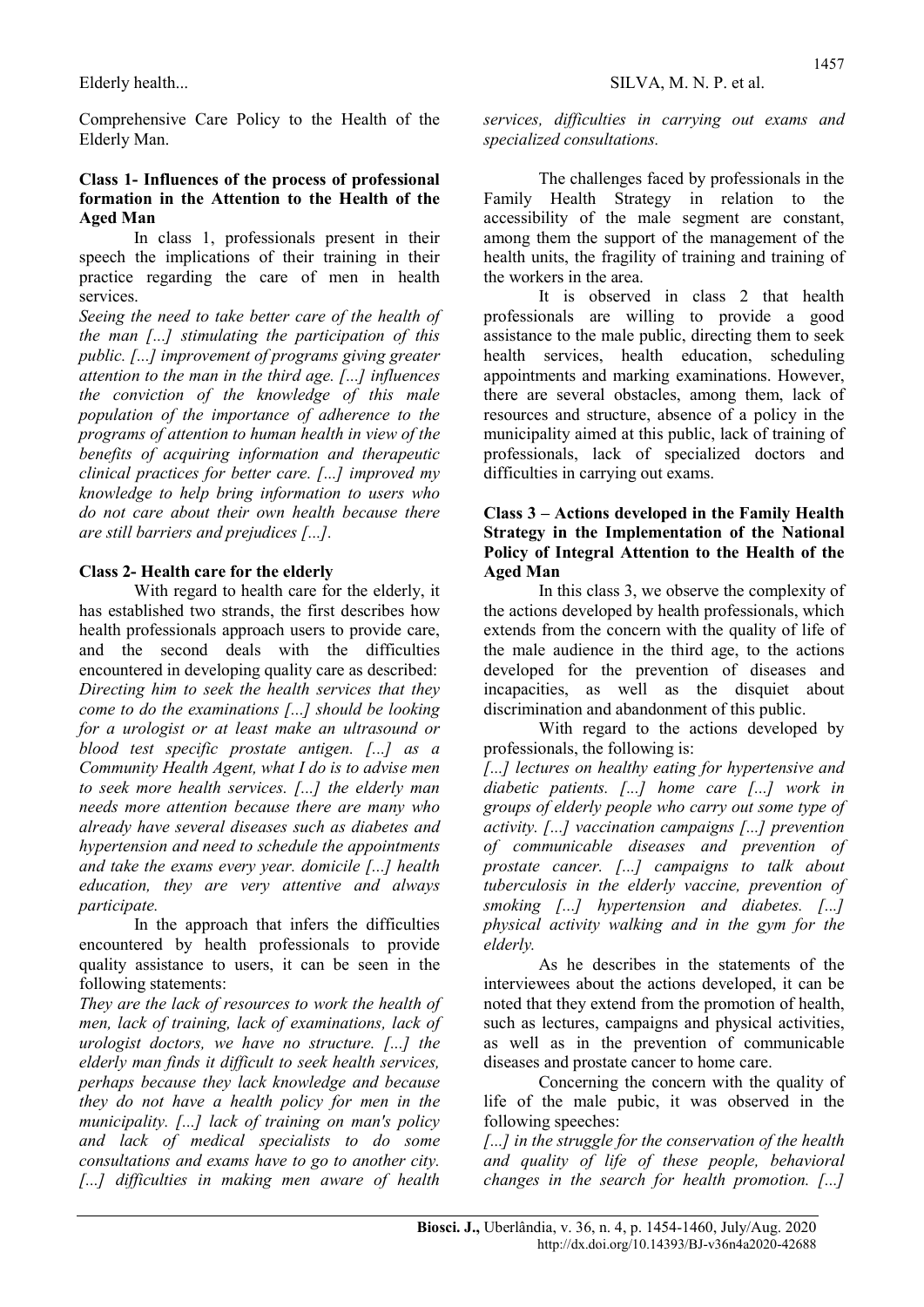there are some aspects that favor this situation as the medical and technological advances that contribute in part to the increase in the life expectancy of the elderly.

Another fundamental point that was observed in this class 3 is that health professionals showed concern about the living, discrimination and abandonment of elderly men who are sometimes affected by some type of illness that promotes disabilities.

[...] however, on the other hand the elderly are afflicted by chronic and evolutionary diseases that can generate disabilities and dependencies in daily living activities such as bathing eating hair combing dependencies on instrumental activities. [...] discrimination with the elderly, abandonment, substandard housing, lack of physical exercise, inadequate food and falls. [...] lack of a service aimed directly at the man as the prevention of prostate cancer closer to conviviality, etc..

### DISCUSSION

Men have difficulty accessing health services, although they suffer more from severe health conditions when compared to women, in addition to dying more than the main causes of death (COURTENAY, 2000; LAURENTI et al, 2005; LUCK et al, 2000). The socialization of men, where care is not seen as a male practice can have a considerable impact on the demand for health services. The concept of masculinity in Western societies allows man to judge himself as immune to diseases, which he considers signs of fragility. Men seek services in extreme cases when they have to go into the hospital; which entails severe costs for the system, man and family (FIGUEIREDO, 2005; GOMES; NASCIMENTO; ARAUJO, 2007).

Studies carried out in order to know the health needs and identify the obstacles that impede the health needs of man, highlight the preventive health of the man with the examination for prostate cancer prevention, the increase of the number of doctors, to assist to all patients seeking services, the shame of being exposed and the impatience faced by men during waiting for care, consequently the lack of time to dedicate their health, attributed to the work regime and the lack of resolution of needs of health (MOREIRA; GOMES; RIBEIRO, 2016).

It is worth noting that despite the efforts of the health professionals of the Family Health Strategy to provide good assistance in the implementation of the Policy of Integral Attention to Human Health in the elderly life cycle, it still faces many difficulties that generate discomfort and that will as well as their ability to act, because they have specific characteristics evidenced as a consequence of the socioeconomic factor and family life, such as the issue of housing in poor conditions, abandonment, inadequate food and falls (FIGUEIREDO, 2005; GOMES; NASCIMENTO; ARAUJO, 2007).

In relation to the health professionals' performance in the FHT in relation to human health, they relate the quality of care, attention, access of the population to the FHT, activities developed by the team in attention to the health of the population. For the integral attention to the health of the man, the health professionals, for the most part, consider the National Policy of Integral Attention to the Health of the Man as a relevant subsidy to work actions directed to the masculine public. However, the professionals do not have sufficient support to carry out their actions, as well as, they do not know PNAISH in its entirety, in view of this, it is necessary to articulate ways to improve the professionals' knowledge through qualifications and qualifications (RAMOS; CALAIS; ZOTESSO, 2019).

Of the aspects that interfere in the attention to the health of the man, expose to the need to take better care of the health of the target public, they report again to the necessity of training course, to understand better and thus to be able to explain to the man how to take care of his own health.

In the narrative of the health care of the elderly, it is difficult for men to seek health services for consultations and examinations, as well as to suggest more medical specialties, among them the Urologist, due to the non-existence of this specialty in the municipality.

Men have difficulties to be heard adequately in health care units, so they rarely attend these places. In addition, the fact that female professionals dominate most health services and professions can be associated as a factor preventing men from accessing services, especially in order to treat sexuality (GOMES; NASCIMENTO; ARAUJO, 2007).

Thus, our results show that in general, they lack viable strategies to sensitize and attract these men to health services. The study made it possible to understand the complexity and specificity of health care for elderly people, the actions carried out by the health professionals of the FHT, the coping of difficulties and processes unrelated to their resolution skills, as well as the need for greater attention in the training of health professionals for the implementation of the National Policy of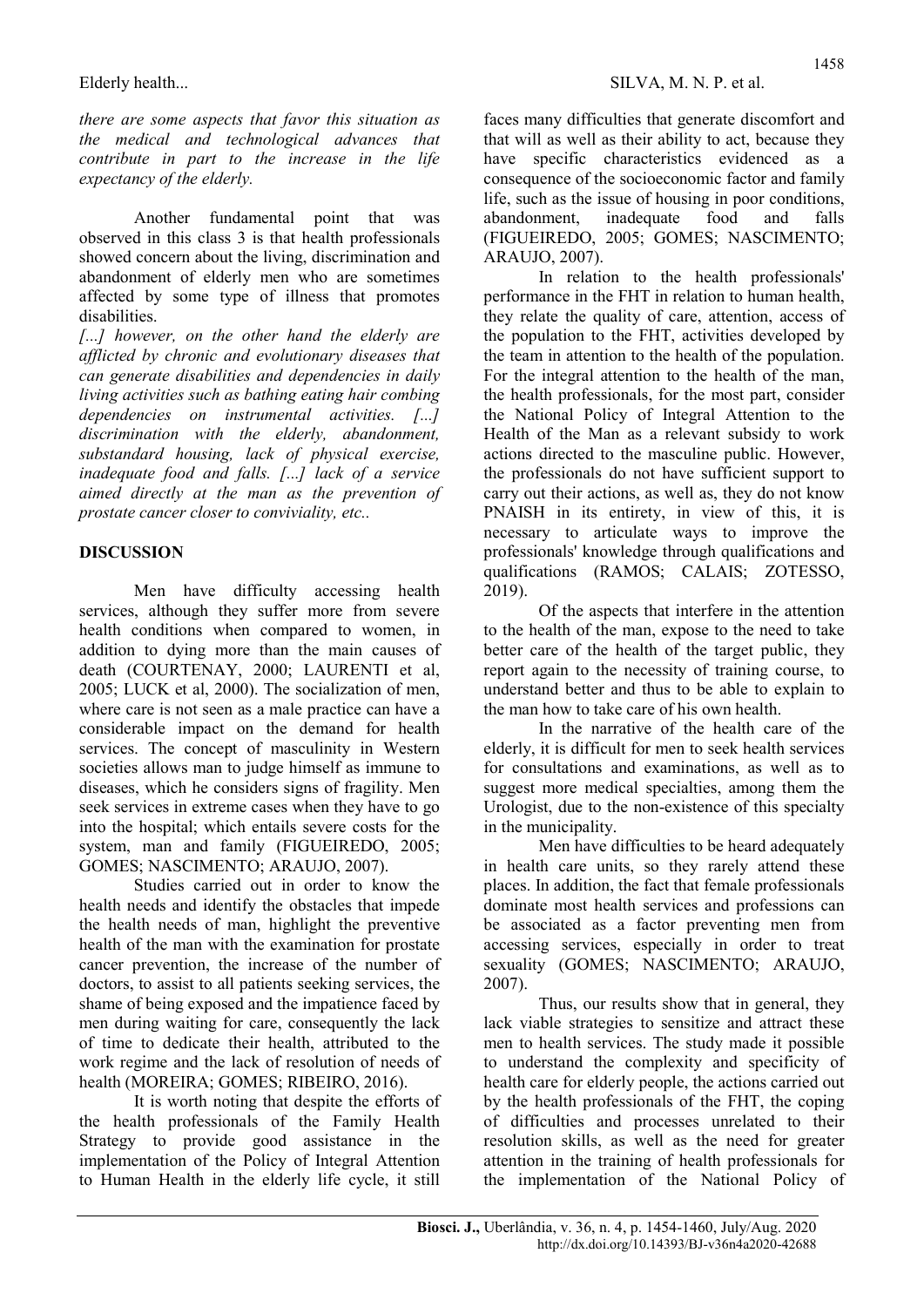Integral Attention to Human Health in the life cycle of the elderly. We also take in account the coverage of the qualitative approach, which limits the comprehensiveness of the results to the perception of the participants.

#### **CONCLUSIONS**

With regard to the influences of the professional training process for action in the Family Health Strategy related to the Health of the Aged Man, they suggest improvement of knowledge through education policy for vocational training. Participants also refer to the need for training. These factors may contribute to the acquisition of knowledge related to vocational training.

In relation to the Assistance to the Health of Elderly Men, it established two aspects: the first one describes the way in which the health professionals approach the users to provide the assistance, guiding the man to seek the health services; and the second one deals with the difficulties encountered to develop quality care, such as a lack of resources and training, a lack of medical specialties, and the difficulty of men seeking health services.

RESUMO: Identificar as influências do processo de formação profissional para atuação na Estratégia Saúde da Família (ESF) relacionada à saúde do homem idoso; expor ações desenvolvidas na ESF na implementação da Política Nacional de Atenção Integral à Saúde do Homem Idoso. Pesquisa descritiva exploratória, realizada com 20 profissionais, de um município do Nordeste brasileiro de outubro a dezembro de 2014. A coleta de dados foi realizada por meio de questionário, a seguir os depoimentos foram processados no software IRaMuTeQ, analisados pela Classificação Hierárquica Descendente. Emergiram três classes: Influências do processo de formação profissional na atenção à saúde do homem idoso; Assistência à saúde do homem idoso; Ações desenvolvidas na estratégia de saúde da família na implementação da política nacional de atenção integral à saúde do homem idoso. Os achados sugerem melhoria de conhecimento, dispõe sobre a falta de recursos e especialidades médicas, evidenciou a complexidade das ações desenvolvidas pelos profissionais de saúde.

PALAVRAS- CHAVE: Formação profissional. Saúde do homem. Idoso. Atenção Primária à Saúde. Pesquisa qualitativa.

#### **REFERENCES**

AGUIAR, R. S.; SANTANA, D. C.; SANTANA, P. C. A percepção do enfermeiro da estratégia saúde da família sobre a saúde do homem. Revista de enfermagem do centro oeste mineiro, v. 5, n. 3, 2016.

ALELUIA, I. R. S et al. Coordenação do cuidado na atenção primária à saúde: estudo avaliativo em município sede de macrorregião do nordeste brasileiro. Ciência & Saúde Coletiva, v. 22, p. 1845-1856, 2017. https://doi.org/10.1590/1413-81232017226.02042017

BRASIL. Ministério da Saúde. Portaria nº 2.488, de 21 de outubro de 2011. Aprova a Política Nacional de Atenção Básica, estabelecendo a revisão de diretrizes e normas para a organização da Atenção Básica, para a Estratégia Saúde da Família (ESF) e o Programa de Agentes Comunitários de Saúde (PACS). Brasília, DF. 2011. Disponível em: http://bvsms.saude.gov.br/bvs/saudelegis/gm/2011/prt2488\_21\_10\_2011.html.

COURTENAY, W. H. Constructions of masculinity and their influence on men's well-being: a theory of gender and health. Soc Sci Med, v.50, p: 1385-401, 2000. https://doi.org/10.1016/S0277-9536(99)00390-1

FERRAZ, D.; KRAICZYK, J. Gênero e Políticas Públicas de Saúde–construindo respostas para o enfrentamento das desigualdades no âmbito do SUS. Rev Psicol UNESP, v. 9, n. 1, p. 70-82, 2017.

FIGUEIREDO, W. Assistência à saúde dos homens: um desafio para os serviços de atenção primária. Ciênc Saúde Coletiva, v.10, p, 105-9, 2005. https://doi.org/10.1590/S1413-81232005000100017